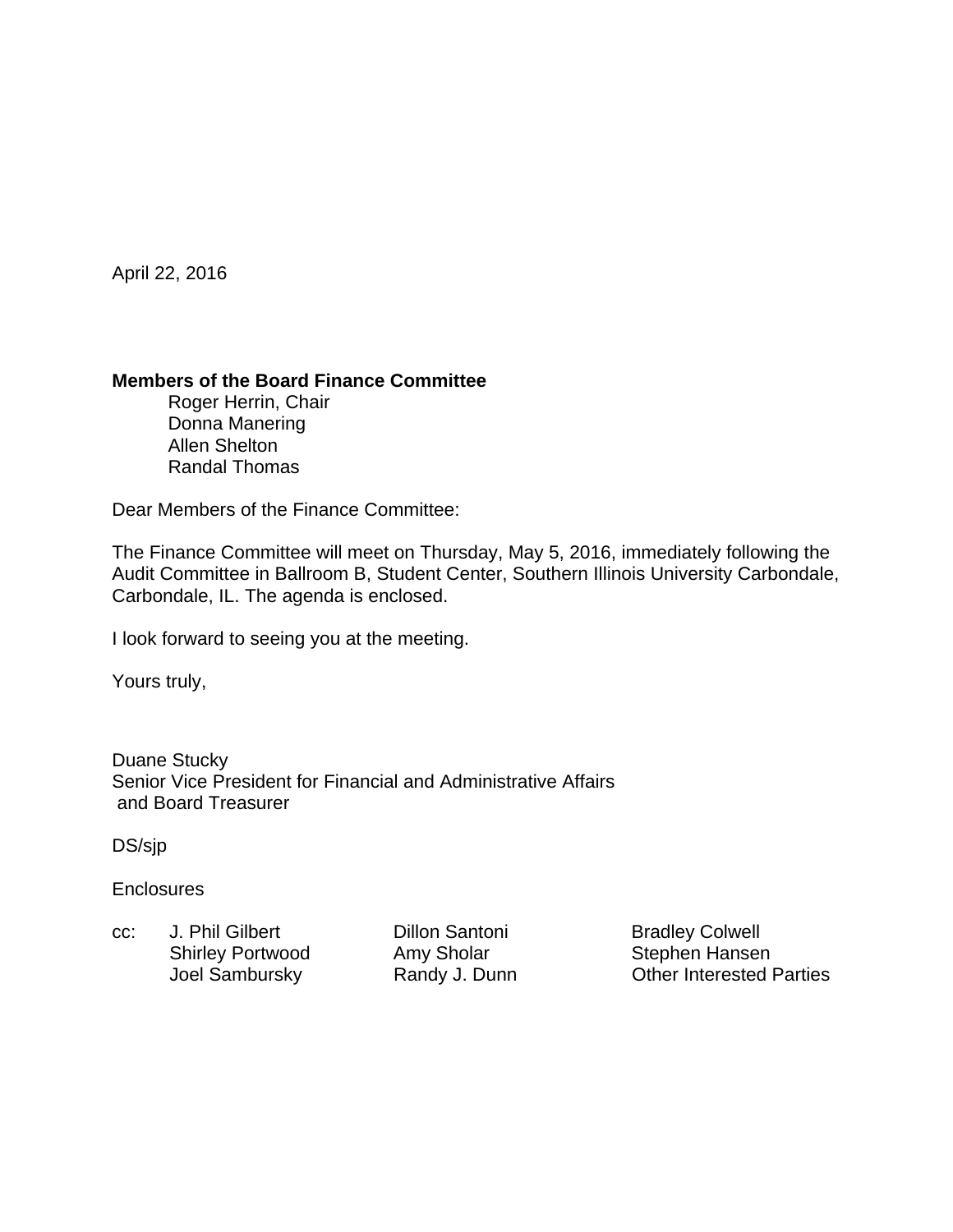## AGENDA

#### MEETING OF THE SOUTHERN ILLINOIS UNIVERSITY BOARD OF TRUSTEES FINANCE COMMITTEE

## Thursday, May 5, 2016 Immediately following the Audit Committee

#### Ballroom B Student Center Southern Illinois University Carbondale

- 1. Approval of Minutes of the Meeting March 24, 2015 (attached).
- 2. Temporary Financial Arrangements for Fiscal Year 2017 (Board Agenda Item J).
- 3. FY 2017 Operating and Capital Budgets Planning Guidelines (Board Agenda Item K) (joint discussion with Architecture & Design Committee).
- 4. Approval of Purchase: Software Maintenance, Carbondale and Edwardsville Campuses (Board Agenda Item L).
- 5. Approval of Purchase: Loss Remediation, Restoration, and Recovery Services, Southern Illinois University (Board Agenda Item M).
- 6. Approval of Purchase: Electrical Services Associated with Remodeling, Maintenance, and Construction Projects, Carbondale Campus, SIUC (Board Agenda Item N).
- 7. Approval of Purchase: Public Broadcasting Service (PBS) Station Dues for WSIU-TV and WUSI-TV Programming Broadcasting Service, Carbondale Campus, SIUC (Board Agenda Item O).
- 8. Approval of Salary and Appointment: Dean, College of Education and Human Services, SIUC (Board Agenda Item R).
- 9. Approval of Purchase: Furniture, Medical Office Building, School of Medicine Campus, SIUC (Board Agenda Item S).
- 10. Approval of Purchase: Practice Management System, School of Medicine, SIUC (Board Agenda Item T).
- 11. Approval of Salary and Appointment: Dean of the School of Engineering, SIUE (Board Agenda Item W).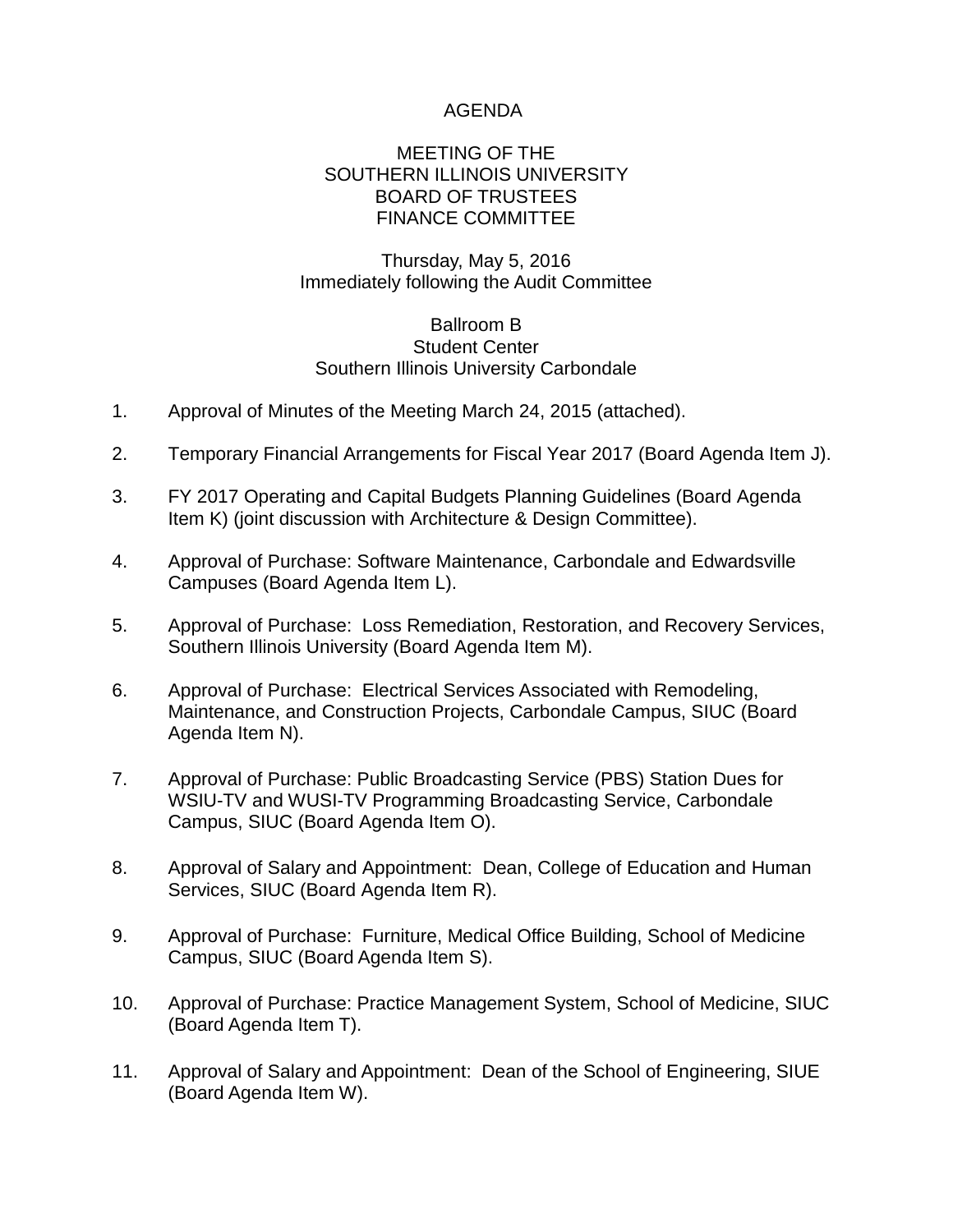- 12. Approval of Salary and Appointment: Dean of the School of Nursing, SIUE (Board Agenda Item X).
- 13. Approval of Salary and Change of Title: Interim Vice Chancellor for Administration, SIUE (Board Agenda Item Y).
- 14. Approval of Purchase: Trash and Recycling Removal Services, SIUE (Board Agenda Item Z).
- 15. Approval of Purchase: Temporary Employee Services, SIUE (Board Agenda Item AA).
- 16. Approval of Extension of Agreement of Interim Chancellor, Southern Illinois University Edwardsville (Board Agenda Item BB).
- 17. Other Business
- 18. Adjournment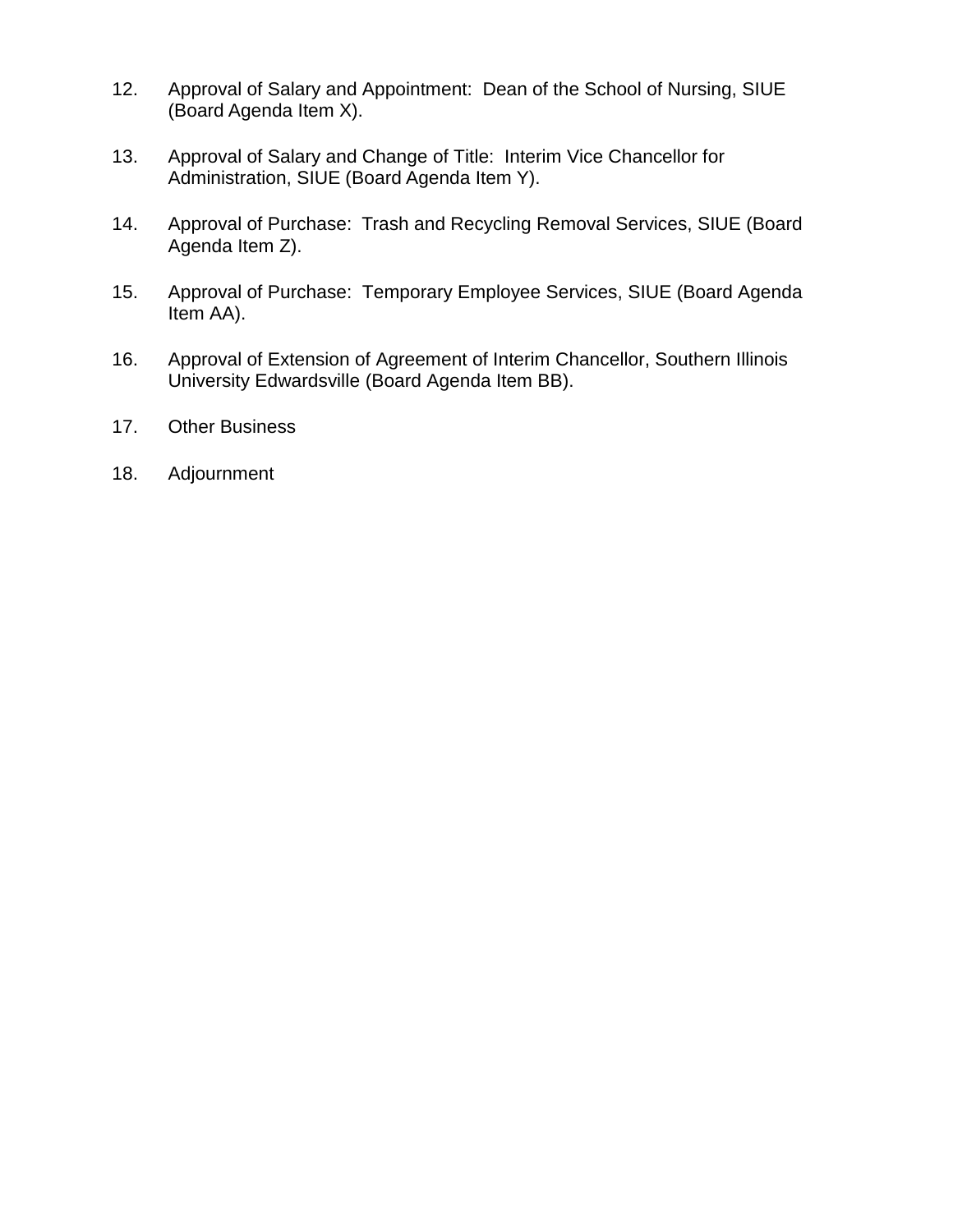# **BOARD OF TRUSTEES**

# **SOUTHERN ILLINOIS UNIVERSITY**

#### **Minutes of the Finance Committee Meeting**

#### **March 24, 2016**

The Finance Committee met following the Academic Matters Committee in the Meridian Ballroom, Morris University Center, Southern Illinois University Edwardsville, Edwardsville, IL. Present were: Donna Manering (Chair Pro Tem), Allen Shelton, and Randal Thomas. Absent was: Roger Herrin. Other Board members present were: J. Phil Gilbert, Shirley Portwood, Joel Sambursky, Dillon Santoni, and Amy Sholar. Executive Officers present were: President Randy J. Dunn; Interim Chancellor Bradley Colwell, SIUC; Interim Chancellor Stephen Hansen, SIUE; General Counsel Lucas Crater; and Acting Vice President for Academic Affairs James Allen.

#### **Minutes**

Trustee Shelton recommended approval of the minutes of the December 10, 2015, meeting as submitted. The motion was seconded by Trustee Thomas and passed by the Committee.

#### **Approval of Purchase: Natural Gas Supply and Delivery, SIUC (Board Agenda Item P).**

Vice Chancellor for Finance and Administration Kevin Bame reviewed the proposed purchase.

Trustee Shelton recommended approval of the matter and that it be placed on the Board's agenda. The motion was duly seconded by Trustee Thomas and was passed by the Committee.

### **Approval of Purchase: Medical Office Building Lease, School of Medicine Campus, SIUC Center for Family Medicine (Board Agenda Item U).**

Dean and Provost Jerry Kruse reviewed the proposed purchase.

Trustee Shelton recommended approval of the matter and that it be placed on the Board's agenda. The motion was duly seconded by Trustee Thomas and was passed by the Committee.

### **Approval of Purchase: Medical Office Building Lease, School of Medicine Campus, SIUC Division of Urology (Board Agenda Item V).**

Dean and Provost Jerry Kruse reviewed the proposed purchase.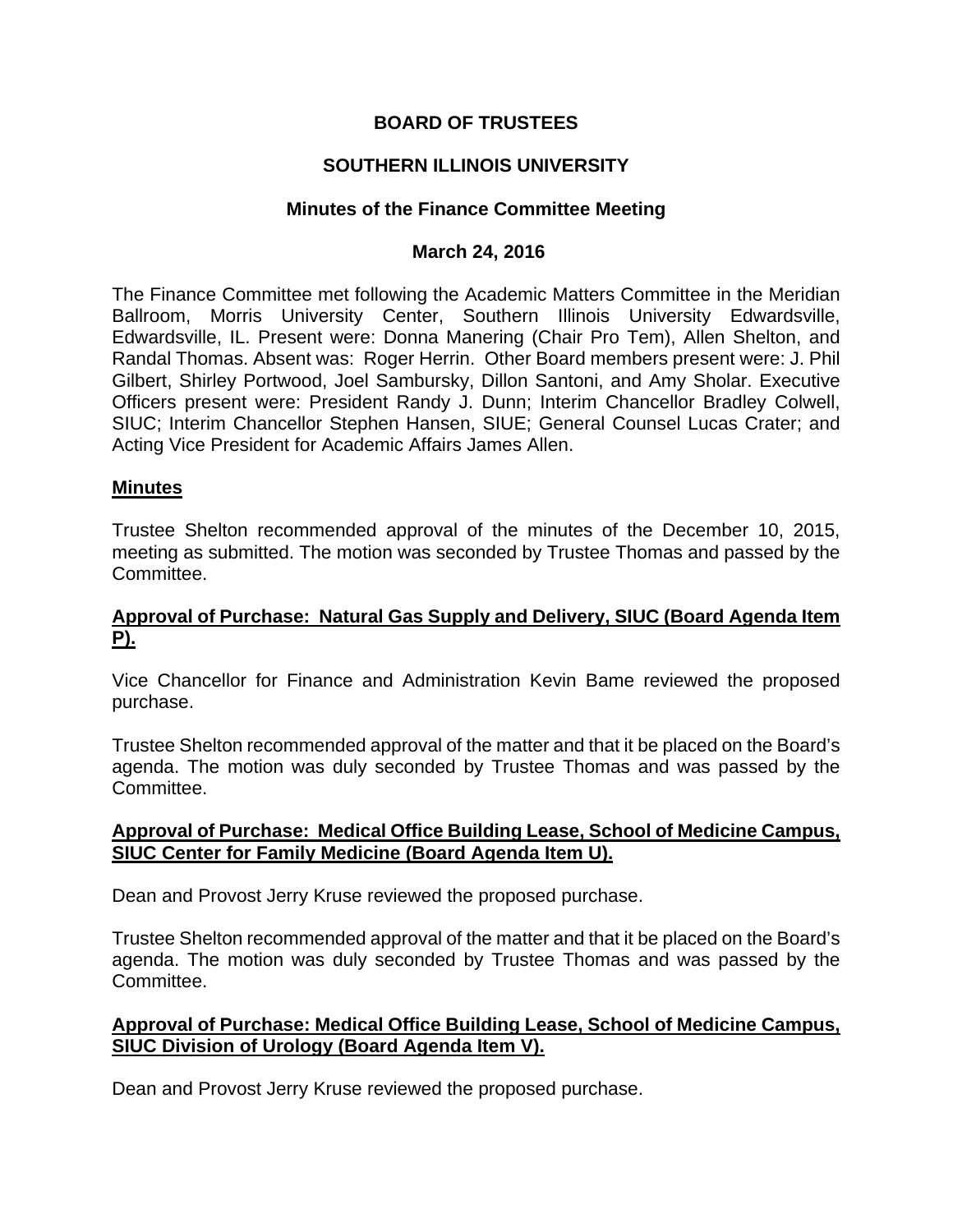Minutes of the March 24, 2016, Board Finance Committee Meeting Page 2

Trustee Shelton recommended approval of the matter and that it be placed on the Board's agenda. The motion was duly seconded by Trustee Thomas and was passed by the Committee.

### **Approval of Salary and Appointment of Head Football Coach, SIUC (Board Agenda Item X).**

Interim Chancellor Colwell reviewed the proposed appointment and requested Finance Committee approval of the salary of:

 Nick Hill as Head Football Coach, Southern Illinois University Carbondale, effective December 23, 2015 at an annual salary of \$175,000.

Trustee Shelton recommended approval of the matter and that it be placed on the Board's agenda. The motion was duly seconded by Trustee Thomas and was passed by the Committee.

## **Approval of Salary and Appointment of Associate Dean for Research and Graduate Studies, SIUE (Board Agenda Item DD).**

Interim Chancellor Hansen reviewed the proposed appointment and requested Finance Committee approval of the salary of:

 Dr. Susan Morgan as Associate Dean for Research and Graduate Studies, Southern Illinois University Edwardsville, effective April 1, 2016, at an annual salary of \$157,347.

Trustee Shelton recommended approval of the matter and that it be placed on the Board's agenda. The motion was duly seconded by Trustee Thomas and was passed by the Committee.

# **Proposed Tuition Rates and Fee Matters, SIUC [Amendment to 4 Policies of the Board Appendix A] (Board Agenda Item EE).**

Interim Chancellor Colwell reviewed the proposed matter.

Trustee Shelton recommended approval of the matter and that it be placed on the Board's agenda. The motion was duly seconded by Trustee Thomas and was passed by the Committee.

# **Proposed Tuition Rates and Fee Matters, SIUE [Amendment to 4 Policies of the Board Appendix B] (Board Agenda Item FF).**

Interim Chancellor Hansen reviewed the proposed matter.